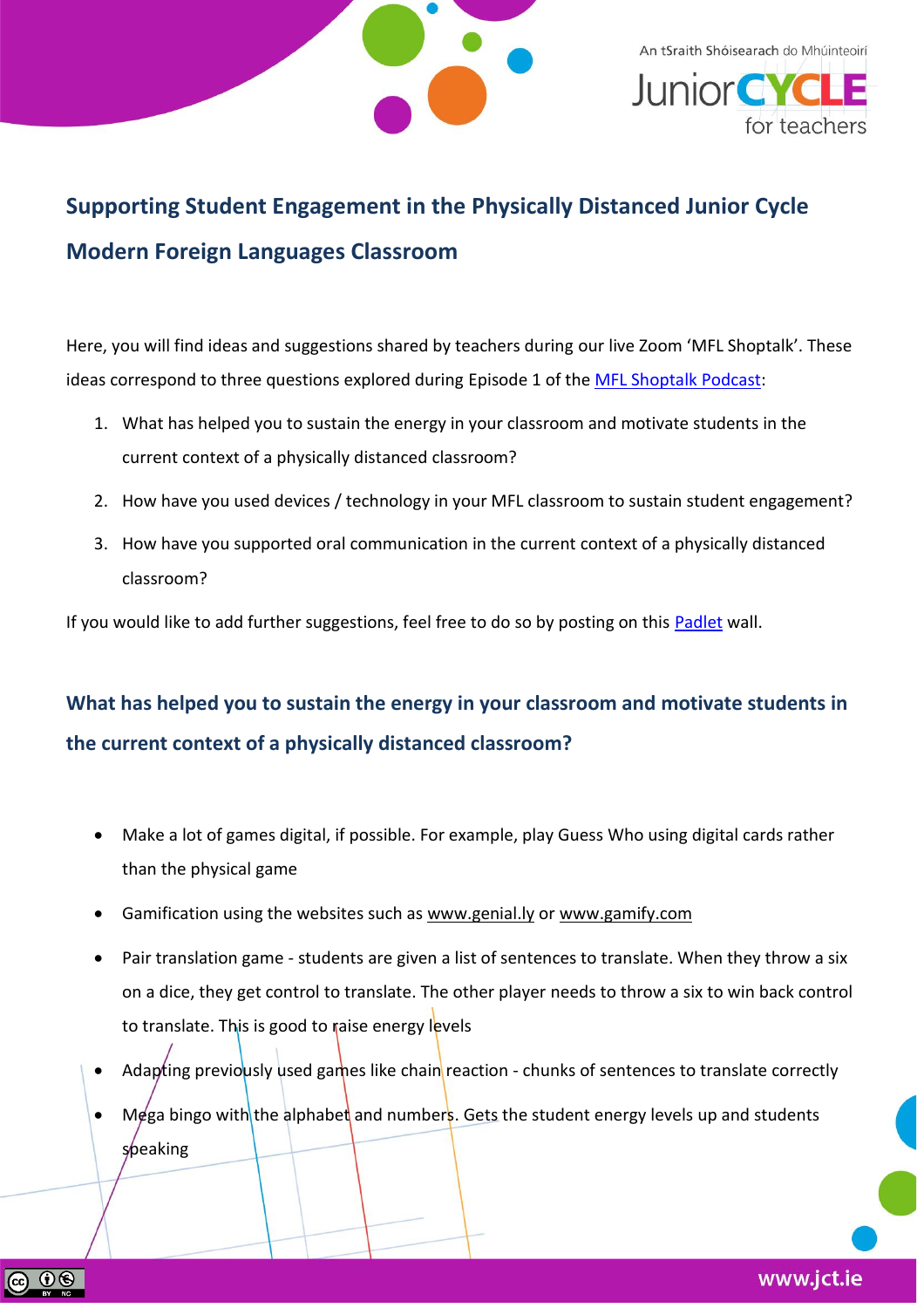

An tSraith Shóisearach do Mhúinteoirí **JuniorCYC** 

www.jct.ie

- Stop the bus
- Using jokes & memes in the target language to energise the classroom
- Butterfly game / Mime stop game. Mime a hobby or action and freeze while other students try to guess what hobby or action is being mimed.
- Kahoot games are always good for energy levels. Click for a tutorial on [Kahoot](https://docs.google.com/presentation/d/1sW4Ej86Wx8ka-Vbqcy0F-DmkkxzEDKEYV_zQk_7P4kc/edit#slide=id.p1) in the MFL classroom
- Quick starters at the beginning while you are setting up your computer/projector:
	- 1. Separate the words in the sentence (write this up as soon as you walk in to keep them busy)

j'adoremonnouveauvélo (j'adore mon nouveau vélo)

2. J'ai/Je suis \_\_\_\_\_\_\_\_\_\_\_\_\_\_\_\_\_\_\_ sur le toit de la maison

I can be reset on the roof of the house

Gives them an unusual context to make up a sentence/sentences in various tenses.

3. Mystery bag

Bring in a paper bag with an item inside it. Write up one or two clues to describe the item in the bag. Students must write a few possibilities of what might be in the bag (in the TL) before the big reveal

4. Unscramble the words of a jumbled sentence

5. Listing activity. If I'm making tea, I need... (students write all the possible things they need)

\*Activities such as these keep the students busy and immerses them in the target language while the teacher gets organised for the lesson.

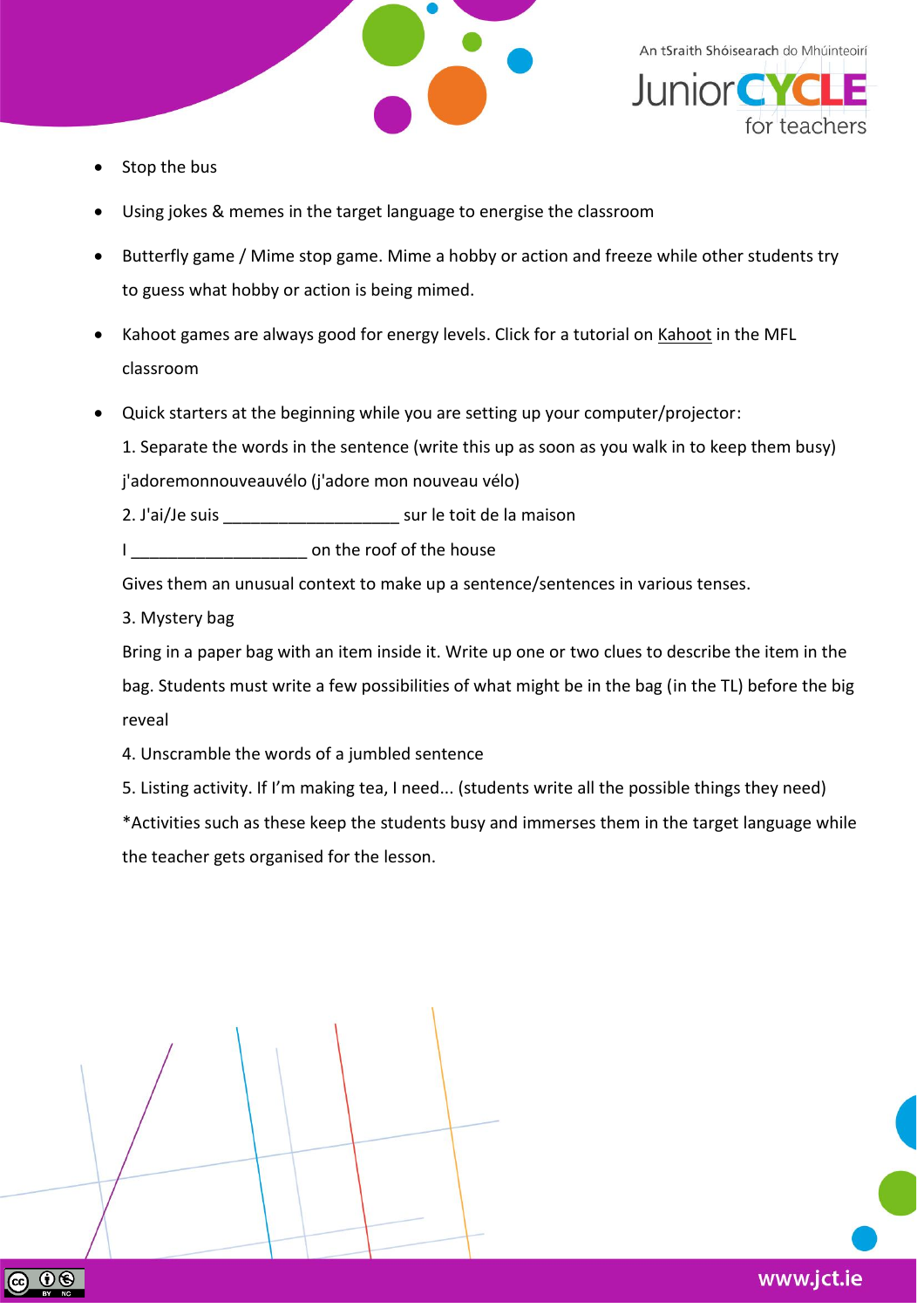

An tSraith Shóisearach do Mhúinteoirí **JuniorC** 

## **How have you used devices / technology in your MFL classroom to sustain student engagement?**

- Work with the package in use in your school (Office 365 or Google Suite) and learn by using it and from colleagues' successes
- <https://classroomscreen.com/> is an excellent app that gives you loads of tools on your computer screen for immediate use in the classroom with students
- Jamboard and Wordwall are apps that replace physical mini whiteboards. What is really nice is that students can save their texts and add to or edit them later. You can also use the whiteboard function in Microsoft 365 and Google Classroom. A lovely website that replaces physical mini whiteboards with a digital one is [www.whiteboard.fi](http://www.whiteboard.fi/)
- Try using a voice amplifier so students can hear you more easily
- A really lovely website is [www.storyboardthat.com](http://www.storyboardthat.com/) as it lets students get really creative by creating their own comic strip, but it requires a subscription
- Seesaw [\(https://web.seesaw.me/\)](https://web.seesaw.me/) is a really versatile platform that can be used in class for pair or group work and it is also great for the student language portfolio as students can store a variety of texts
- Getting students to create avatars for themselves, like with Voki, Telegami and Bitmoji can encourage student engagement. With Voki and Telegami, students can submit their own oral recordings for their avatar to speak or they can type in text for their avatar to speak. With Bitmoji, they can use their avatar in their own creations or in conjunction with other apps. Click for a tutorial on [Voki](https://docs.google.com/presentation/d/1c1j-tgToq6uCMm_8V6WA8fDJJMbvmrx77QnL8IU-eN0/edit) in the MFL classroom
- You can get students to use a voice recorder which will automatically transcribe their audio to text. Available in different languages
- <https://www.genial.ly/en> is really useful to create presentations, it is similar to Prezi
- Students might record themselves at home, then upload on OneNote or Google Classroom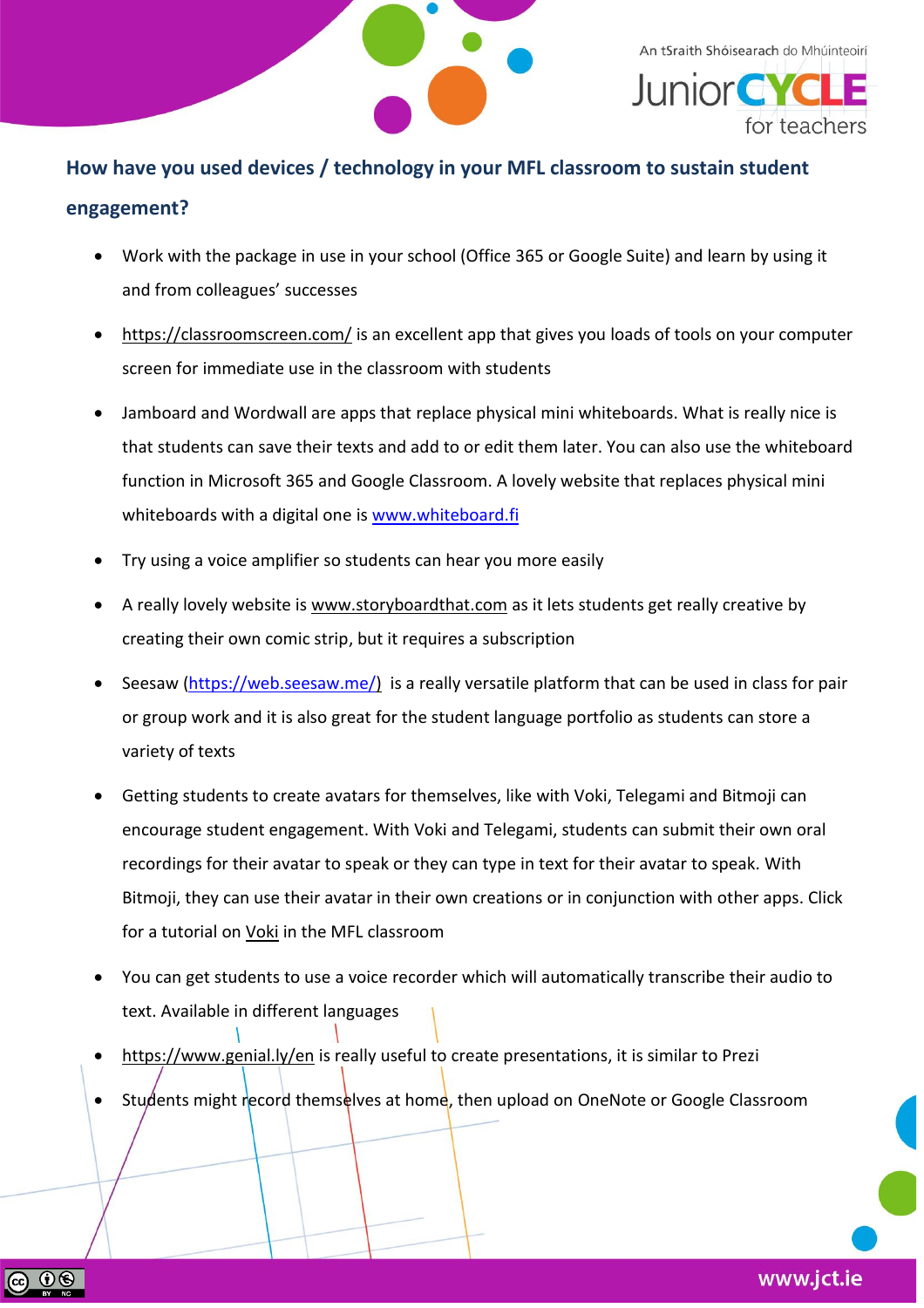

An tSraith Shóisearach do Mhúinteoirí **JuniorCY** for teachers

- Perhaps consider a whole school approach to the apps used in teaching and learning in order to minimise confusion
- Encourage your students to bring headphones to class and they can listen to each other's oral work from homework in class and give each other feedback. Also, you can share listening material on Google Classroom, and they can listen to it from their phone
- [www.plickers.com](http://www.plickers.com/) is ideal for using with students in schools where mobile phone use is not permitted
- Vocaroo is a really nice and simple app for providing audio feedback. Here is a tutorial on [Vocaroo](https://youtu.be/1yHtLdV2rNg)
- The voice recording feature in OneNote is good for recordings of students and also for giving teacher feedback. It is much quicker to give feedback this way and it stays in the student's OneNote beside their work for them to listen to again.